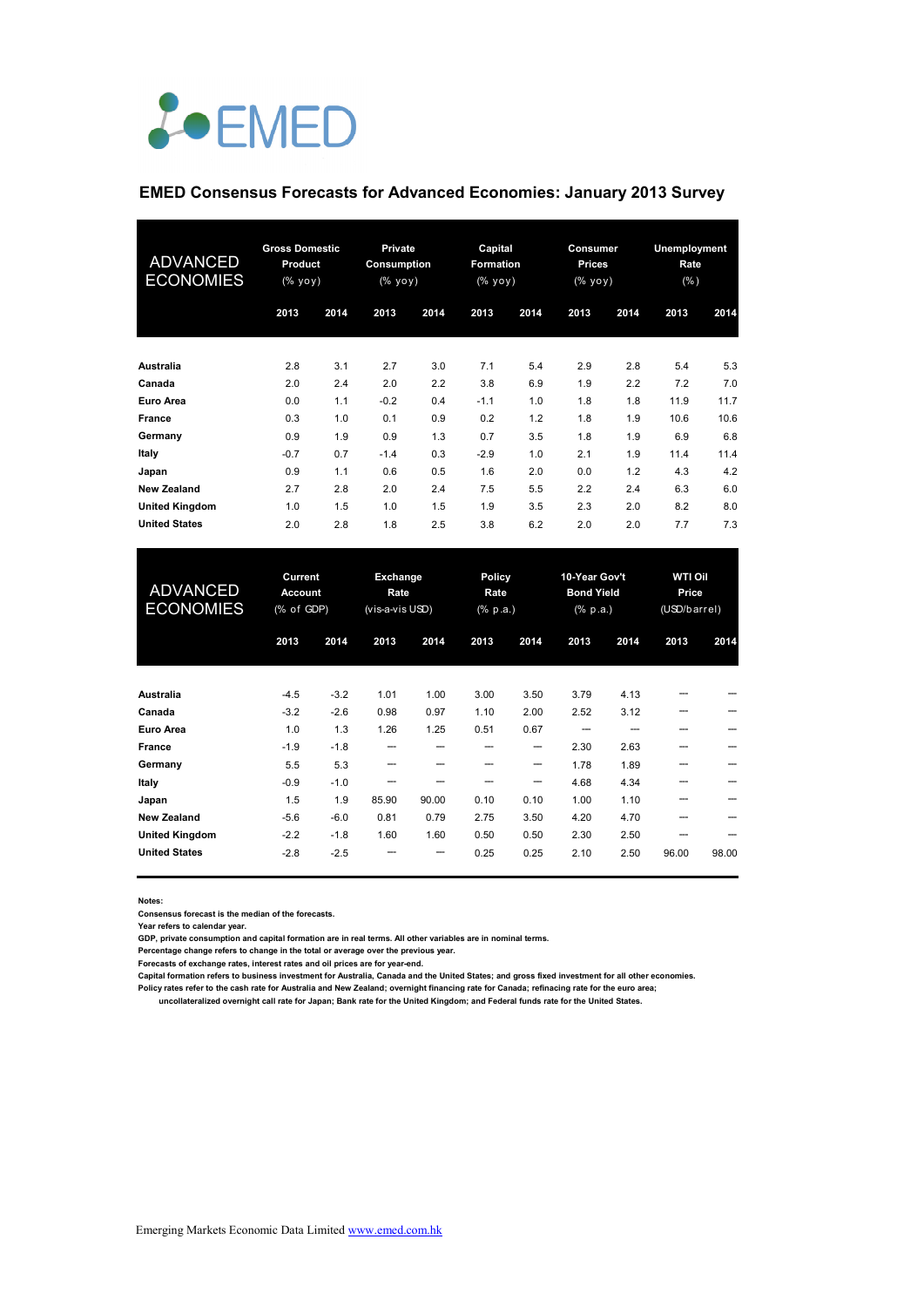

#### **EMED Consensus Forecasts for Emerging Markets: January 2013 Survey**

| EMERGING<br><b>MARKETS</b> | <b>Gross Domestic</b><br>Product<br>$(\%$ yoy) |      |        |          |        | Private<br><b>Consumption</b><br>$(\%$ yoy) |      | Fixed<br>Investment<br>(% yoy) |      | Consumer<br><b>Prices</b><br>$(% \mathsf{Y}^{\prime }\mathsf{Y}^{\prime }\mathsf{Y}^{\prime })$ |  | Unemployment<br>Rate<br>(%) |  |
|----------------------------|------------------------------------------------|------|--------|----------|--------|---------------------------------------------|------|--------------------------------|------|-------------------------------------------------------------------------------------------------|--|-----------------------------|--|
|                            | 2013                                           | 2014 | 2013   | 2014     | 2013   | 2014                                        | 2013 | 2014                           | 2013 | 2014                                                                                            |  |                             |  |
| Argentina                  | 3.4                                            | 3.4  | 3.5    | ---      | 2.4    | ---                                         | 10.4 | 10.5                           | 7.9  | 7.5                                                                                             |  |                             |  |
| <b>Brazil</b>              | 3.6                                            | 4.0  | 4.0    | 4.3      | 6.0    | 6.0                                         | 5.5  | 5.5                            | 5.5  | 5.4                                                                                             |  |                             |  |
| Chile                      | 4.7                                            | 5.0  | 5.2    | ---      | 7.2    | ---                                         | 3.2  | 3.1                            | 6.6  | 6.3                                                                                             |  |                             |  |
| China                      | 8.0                                            | 8.0  | 8.6    | 8.8      | 7.9    | 7.7                                         | 3.1  | 3.6                            | 4.2  | 4.1                                                                                             |  |                             |  |
| Colombia                   | 4.7                                            | 4.7  | 4.8    | $\cdots$ | 9.2    | ---                                         | 3.1  | 3.1                            | 10.0 | ---                                                                                             |  |                             |  |
| <b>Czech Republic</b>      | 0.7                                            | 1.9  | 0.7    | 1.7      | 0.6    | 2.6                                         | 2.5  | 2.1                            | 7.8  | 8.0                                                                                             |  |                             |  |
| <b>Hong Kong</b>           | 3.4                                            | 4.0  | 4.0    | 4.6      | 4.9    | 5.9                                         | 3.6  | 3.5                            | 3.5  | 3.3                                                                                             |  |                             |  |
| Hungary                    | 0.4                                            | 1.4  | $-0.5$ | 0.2      | $-0.6$ | 2.0                                         | 4.3  | 3.6                            | 11.0 | 10.7                                                                                            |  |                             |  |
| India                      | 6.1                                            | 6.6  | 6.3    | 6.7      | 5.6    | 7.2                                         | 7.3  | 6.5                            | ---  | ---                                                                                             |  |                             |  |
| Indonesia                  | 6.3                                            | 6.5  | 5.3    | 5.5      | 9.4    | 8.8                                         | 5.0  | 5.1                            | 6.3  | 6.1                                                                                             |  |                             |  |
| <b>Malaysia</b>            | 4.9                                            | 5.2  | 6.6    | 5.6      | 7.4    | 6.6                                         | 2.5  | 2.7                            | 3.1  | 3.0                                                                                             |  |                             |  |
| <b>Mexico</b>              | 3.6                                            | 4.0  | 3.5    | 3.9      | 6.4    | 6.7                                         | 3.8  | 3.8                            | 4.8  | 4.6                                                                                             |  |                             |  |
| <b>Philippines</b>         | 5.1                                            | 5.6  | 5.3    | 5.6      | 6.4    | 6.7                                         | 3.9  | 4.1                            | 7.0  | 7.1                                                                                             |  |                             |  |
| Poland                     | 1.9                                            | 3.0  | 1.5    | 2.3      | 1.6    | 4.6                                         | 2.6  | 2.6                            | 11.0 | 10.4                                                                                            |  |                             |  |
| Russia                     | 3.5                                            | 3.9  | 4.5    | 4.9      | 6.0    | 6.5                                         | 6.5  | 6.0                            | 6.0  | 5.7                                                                                             |  |                             |  |
| Singapore                  | 3.0                                            | 3.9  | 3.0    | 3.8      | 4.0    | 4.7                                         | 3.8  | 3.3                            | 2.3  | 2.2                                                                                             |  |                             |  |
| South Korea                | 3.3                                            | 3.9  | 2.7    | 3.4      | 3.1    | 3.7                                         | 2.8  | 3.0                            | 3.3  | 3.3                                                                                             |  |                             |  |
| Taiwan                     | 3.4                                            | 4.0  | 2.3    | 3.0      | 2.8    | 3.5                                         | 1.7  | 1.9                            | 4.3  | 4.1                                                                                             |  |                             |  |
| <b>Thailand</b>            | 4.4                                            | 4.8  | 4.2    | 4.0      | 7.0    | 6.0                                         | 3.4  | 3.4                            | 0.8  | 0.8                                                                                             |  |                             |  |
| Turkey                     | 4.0                                            | 4.5  | 3.5    | 4.4      | 7.0    | 6.6                                         | 7.0  | 6.3                            | 9.2  | 8.5                                                                                             |  |                             |  |

| EMERGING<br><b>MARKETS</b> |       | Money<br>Supply M2<br>(% yoy) |      | Merchandise<br><b>Exports</b><br>(% yoy) | Merchandise<br><b>Imports</b><br>(% yoy) |                          | Current<br><b>Account</b><br>(% of GDP) |        | Exchange<br>Rate<br>(vis-a-vis USD) | 2014 |  |
|----------------------------|-------|-------------------------------|------|------------------------------------------|------------------------------------------|--------------------------|-----------------------------------------|--------|-------------------------------------|------|--|
|                            | 2013  | 2014                          | 2013 | 2014                                     | 2013                                     | 2014                     | 2013                                    | 2014   | 2013                                |      |  |
|                            |       |                               |      |                                          |                                          |                          |                                         |        |                                     |      |  |
| Argentina                  | 26.3  | $\overline{\phantom{a}}$      | 8.0  | $\overline{\phantom{a}}$                 | 8.9                                      | ---                      | 0.2                                     | $-0.6$ | 5.55                                | 5.95 |  |
| <b>Brazil</b>              | 14.0  | 15.0                          | 4.0  | 6.5                                      | 8.5                                      | 10.0                     | $-2.8$                                  | $-3.0$ | 2.00                                | 2.14 |  |
| Chile                      | 13.6  | $\overline{a}$                | 6.6  | $\overline{a}$                           | 7.0                                      | $\hspace{0.05cm} \ldots$ | $-3.7$                                  | $-3.3$ | 485                                 | 505  |  |
| China                      | 13.5  | 12.5                          | 9.0  | 11.0                                     | 9.3                                      | 13.0                     | 2.6                                     | 2.4    | 6.10                                | 6.06 |  |
| Colombia                   | 15.5  | $\cdots$                      | 7.6  | $\overline{\phantom{a}}$                 | 9.4                                      | $\hspace{0.05cm} \ldots$ | $-2.9$                                  | $-3.4$ | 1805                                | 1865 |  |
| <b>Czech Republic</b>      | $---$ | $\cdots$                      | 4.4  | 6.8                                      | 4.0                                      | 6.7                      | $-2.0$                                  | $-1.5$ | 20.3                                | 19.2 |  |
| <b>Hong Kong</b>           | 8.2   | 6.6                           | 6.9  | 9.6                                      | 7.6                                      | 8.3                      | 5.1                                     | 4.5    | 7.77                                | 7.78 |  |
| Hungary                    | 4.8   | $\overline{a}$                | 1.3  | 4.5                                      | 1.3                                      | 4.9                      | 1.6                                     | 1.8    | 225                                 | 221  |  |
| India                      | 15.0  | 16.0                          | 9.0  | 14.5                                     | 8.8                                      | 12.8                     | $-3.4$                                  | $-3.2$ | 52.5                                | 51.9 |  |
| Indonesia                  | 15.0  | 11.0                          | 9.0  | 12.9                                     | 10.0                                     | 11.0                     | $-2.0$                                  | $-1.8$ | 9600                                | 9400 |  |
| <b>Malaysia</b>            | 9.9   | 10.0                          | 4.8  | 7.0                                      | 7.0                                      | 9.0                      | 6.7                                     | 6.0    | 2.99                                | 2.95 |  |
| Mexico                     | 11.2  | 12.5                          | 8.4  | 9.7                                      | 8.8                                      | 8.4                      | $-1.1$                                  | $-1.1$ | 12.5                                | 12.9 |  |
| <b>Philippines</b>         | 9.7   | 10.0                          | 4.3  | 6.0                                      | 5.0                                      | 6.7                      | 2.9                                     | 2.6    | 40.1                                | 39.6 |  |
| Poland                     | 8.9   | 12.0                          | 3.1  | 6.2                                      | 2.0                                      | 6.0                      | $-3.3$                                  | $-3.6$ | 3.24                                | 3.26 |  |
| Russia                     | 15.0  | 17.0                          | 2.7  | 2.8                                      | 9.7                                      | 7.9                      | 3.0                                     | 2.0    | 31.5                                | 31.6 |  |
| Singapore                  | 7.5   | 6.5                           | 6.5  | 7.4                                      | 6.1                                      | 6.4                      | 16.3                                    | 17.8   | 1.20                                | 1.20 |  |
| South Korea                | 8.0   | 8.8                           | 6.4  | 8.5                                      | 6.3                                      | 8.0                      | 2.2                                     | 2.3    | 1047                                | 1025 |  |
| Taiwan                     | 5.0   | 5.8                           | 6.6  | 8.2                                      | 6.5                                      | 8.9                      | 7.6                                     | 7.0    | 29.0                                | 28.6 |  |
| <b>Thailand</b>            | 10.5  | 10.0                          | 8.8  | 10.0                                     | 8.1                                      | 10.0                     | 1.3                                     | 0.8    | 30.1                                | 30.0 |  |
| Turkey                     | 13.9  | 15.6                          | 7.5  | 5.6                                      | 5.8                                      | 6.0                      | $-7.0$                                  | $-6.7$ | 1.76                                | 1.74 |  |
|                            |       |                               |      |                                          |                                          |                          |                                         |        |                                     |      |  |

**Notes:** 

**Consensus forecast is the median of the forecasts. Year refers to calendar year except for India for which fiscal year (April to March) is used.**

**GDP, private consumption and fixed investment are in real terms. All other variables are in nominal terms.**

Percentage change refers to change in the total or average over the previous year, except for money supply growth which is<br>based on year-end figures.<br>Forecasts of exchange rates and interest rates are for year-end.

Emerging Markets Economic Data Limited www.emed.com.hk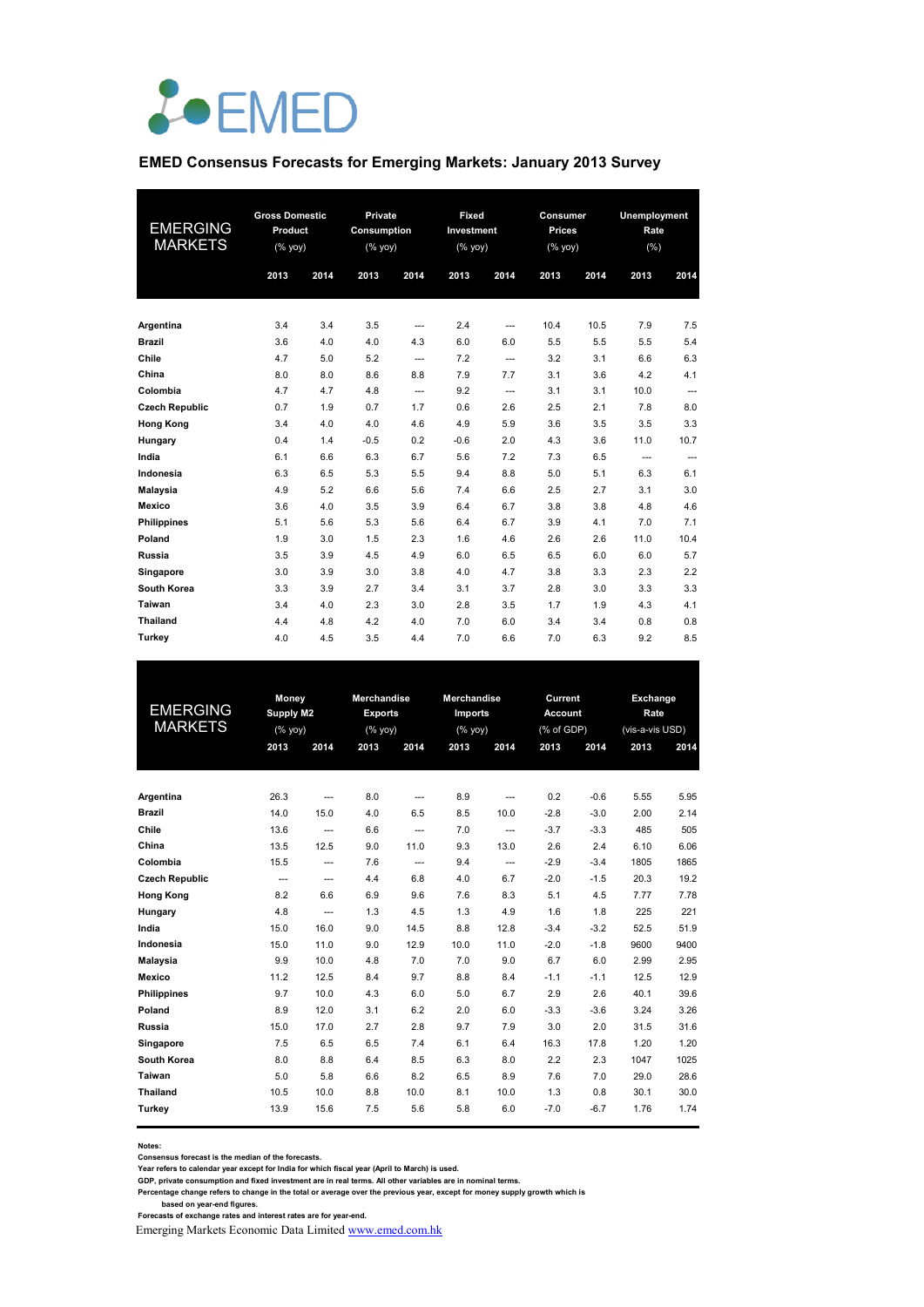

## **EMED Consensus Forecasts for the United States: January 2013 Survey**

| <b>UNITED STATES</b>                        | <b>Gross Domestic</b><br>Product<br>$(% \mathsf{Y}^{\prime }\mathsf{Y}^{\prime }\mathsf{Y}^{\prime })$ |      | Consumer<br>Prices<br>(% yoy) |      | <b>UNITED STATES</b>                | <b>Gross Domestic</b><br><b>Product</b><br>(% yoy) |      | Consumer<br>Prices<br>(% yoy) |      |  |
|---------------------------------------------|--------------------------------------------------------------------------------------------------------|------|-------------------------------|------|-------------------------------------|----------------------------------------------------|------|-------------------------------|------|--|
|                                             | 2013                                                                                                   | 2014 | 2013                          | 2014 |                                     | 2013                                               | 2014 | 2013                          | 2014 |  |
|                                             |                                                                                                        |      |                               |      |                                     |                                                    |      |                               |      |  |
| <b>ABN AMRO</b>                             | 2.0                                                                                                    | n.a. | 2.1                           | n.a. | <b>KBL</b>                          | 1.6                                                | n.a. | 2.1                           | n.a. |  |
| <b>Action Economics</b>                     | 1.8                                                                                                    | 2.9  | 2.1                           | 2.7  | KCIC                                | 1.5                                                | 3.0  | 2.0                           | 1.9  |  |
| Allianz                                     | 2.1                                                                                                    | n.a. | 2.2                           | n.a. | <b>Kiel Economics</b>               | 1.5                                                | n.a. | 1.9                           | n.a. |  |
| <b>Bank of Ireland</b>                      | 2.0                                                                                                    | n.a. | 2.0                           | n.a. | Korea Investment & Securities       | 2.1                                                | n.a. | 1.8                           | n.a. |  |
| <b>Barclays Capital</b>                     | 2.1                                                                                                    | 2.5  | 1.8                           | 2.5  | <b>Mesirow Financial</b>            | 2.2                                                | 3.2  | 1.7                           | 1.7  |  |
| <b>BayernLB</b>                             | 2.0                                                                                                    | n.a. | 2.0                           | n.a. | <b>Moody's Analytics</b>            | 2.0                                                | n.a. | 2.2                           | n.a. |  |
| <b>BBVA</b>                                 | 1.8                                                                                                    | n.a. | 2.1                           | n.a. | <b>Mortgage Bankers Association</b> | 1.9                                                | 2.5  | 2.1                           | 2.2  |  |
| <b>Berenberg Capital Markets</b>            | 1.7                                                                                                    | n.a. | 1.6                           | n.a. | <b>NAR</b>                          | 2.3                                                | 3.0  | 2.5                           | 3.7  |  |
| <b>BHF Bank</b>                             | 1.9                                                                                                    | n.a. | 2.0                           | n.a. | <b>National Bank of Canada</b>      | 1.8                                                | n.a. | 1.8                           | n.a. |  |
| <b>BMO Capital Markets</b>                  | 2.4                                                                                                    | 3.2  | 1.9                           | 2.2  | <b>Natixis</b>                      | 1.8                                                | 2.4  | 1.8                           | 1.9  |  |
| <b>BNP Paribas</b>                          | 2.4                                                                                                    | 3.0  | 2.4                           | 2.3  | <b>NIESR</b>                        | 2.0                                                | n.a. | 1.8                           | n.a. |  |
| <b>BWC Capital Markets</b>                  | 2.3                                                                                                    | n.a. | 2.0                           | n.a. | <b>NLI Research Institute</b>       | 2.0                                                | 2.6  | 2.0                           | 1.9  |  |
| <b>Capital Economics</b>                    | 2.0                                                                                                    | 2.5  | 1.8                           | 1.7  | Nordea                              | 2.1                                                | n.a. | 2.1                           | n.a. |  |
| <b>CIBC World Markets</b>                   | 2.0                                                                                                    | 3.3  | 1.9                           | 2.4  | <b>Northern Trust</b>               | 1.7                                                | n.a. | 2.1                           | n.a. |  |
| <b>Comerica Bank</b>                        | 1.9                                                                                                    | n.a. | 1.3                           | n.a. | <b>OCBC Bank</b>                    | 2.0                                                | n.a. | 2.0                           | n.a. |  |
| Commerzbank                                 | 2.0                                                                                                    | 2.8  | 2.2                           | 2.3  | <b>PNC</b>                          | 2.1                                                | 2.8  | 2.3                           | 2.5  |  |
| <b>Credit Agricole</b>                      | 1.9                                                                                                    | 2.8  | 1.8                           | 1.9  | Prometeia                           | 2.0                                                | n.a. | 2.1                           | n.a. |  |
| <b>Credit Suisse</b>                        | 2.1                                                                                                    | 2.5  | 1.5                           | 2.0  | <b>Raymond James</b>                | 1.7                                                | 2.9  | 1.9                           | 2.0  |  |
| Daiwa Institute of Research                 | 2.2                                                                                                    | 2.1  | 2.0                           | 1.9  | <b>Renaissance Capital</b>          | 2.1                                                | n.a. | 2.0                           | n.a. |  |
| Danske Bank                                 | 2.1                                                                                                    | 2.8  | 2.3                           | 1.7  | <b>ROBECO</b>                       | 2.1                                                | n.a. | 2.0                           | n.a. |  |
| <b>DBS Bank</b>                             | 2.0                                                                                                    | n.a. | 2.1                           | n.a. | <b>Royal Bank of Canada</b>         | 2.3                                                | 3.1  | 1.7                           | 1.9  |  |
| Deka Bank                                   | 2.0                                                                                                    | 2.7  | 2.4                           | 2.7  | <b>Schroders</b>                    | 1.9                                                | 2.4  | 1.6                           | 1.6  |  |
| <b>Desjardins</b>                           | 2.0                                                                                                    | 2.8  | 1.6                           | 2.5  | <b>Scotia Capital</b>               | 2.0                                                | 2.5  | 2.2                           | 2.1  |  |
| <b>DIW</b>                                  | 1.7                                                                                                    | 2.1  | 1.8                           | 2.0  | <b>Societe Generale</b>             | 2.4                                                | 2.8  | 1.4                           | 2.0  |  |
| DnB NOR                                     | 2.2                                                                                                    | n.a. | 1.5                           | n.a. | <b>Standard &amp; Poor's</b>        | 2.2                                                | 2.7  | 1.4                           | 1.9  |  |
| <b>DZ Bank</b>                              | 2.0                                                                                                    | 3.0  | 2.7                           | 3.0  | <b>Standard Chartered</b>           | 2.3                                                | 3.0  | 1.7                           | 2.0  |  |
| <b>Erste Group Bank AG</b>                  | 2.0                                                                                                    | n.a. | 1.7                           | n.a. | <b>TD Economics</b>                 | 1.9                                                | 3.0  | 2.3                           | 2.3  |  |
| <b>Experian Economics</b>                   | 1.9                                                                                                    | 2.8  | 1.3                           | 1.8  | <b>UniCredit Group</b>              | 2.1                                                | n.a. | 2.3                           | n.a. |  |
| <b>Fannie Mae</b>                           | 1.9                                                                                                    | 2.5  | 1.6                           | 1.9  | <b>UOB</b>                          | 1.5                                                | n.a. | 2.6                           | n.a. |  |
| <b>First Trust Advisors</b>                 | 2.4                                                                                                    | 3.2  | 2.4                           | 3.1  |                                     |                                                    |      |                               |      |  |
| <b>Freddie Mac</b>                          | 2.0                                                                                                    | 2.7  | 2.4                           | 2.7  |                                     |                                                    |      |                               |      |  |
| Handelsbanken                               | 2.2                                                                                                    | 2.7  | 1.9                           | 2.2  | <b>CONSENSUS</b>                    |                                                    |      |                               |      |  |
| <b>IFO Munich Institute</b>                 | 2.3                                                                                                    | n.a. | 2.2                           | n.a. | Median                              | 2.0                                                | 2.8  | 2.0                           | 2.0  |  |
| <b>ING</b>                                  | 1.8                                                                                                    | n.a. | 2.3                           | n.a. | Mean                                | 2.0                                                | 2.7  | 2.0                           | 2.2  |  |
| Intesa Sanpaolo                             | 1.7                                                                                                    | 2.3  | 1.4                           | 2.0  | High                                | 2.4                                                | 3.3  | 2.7                           | 3.7  |  |
| <b>ITOCHU Institute</b>                     | 1.9                                                                                                    | 2.4  | 2.3                           | 1.9  | Low                                 | 1.5                                                | 2.1  | 1.3                           | 1.6  |  |
| <b>KBC</b><br>Continues in the next column. | 2.2                                                                                                    | n.a. | 2.0                           | n.a. | <b>Standard Deviation</b>           | 0.2                                                | 0.3  | 0.3                           | 0.4  |  |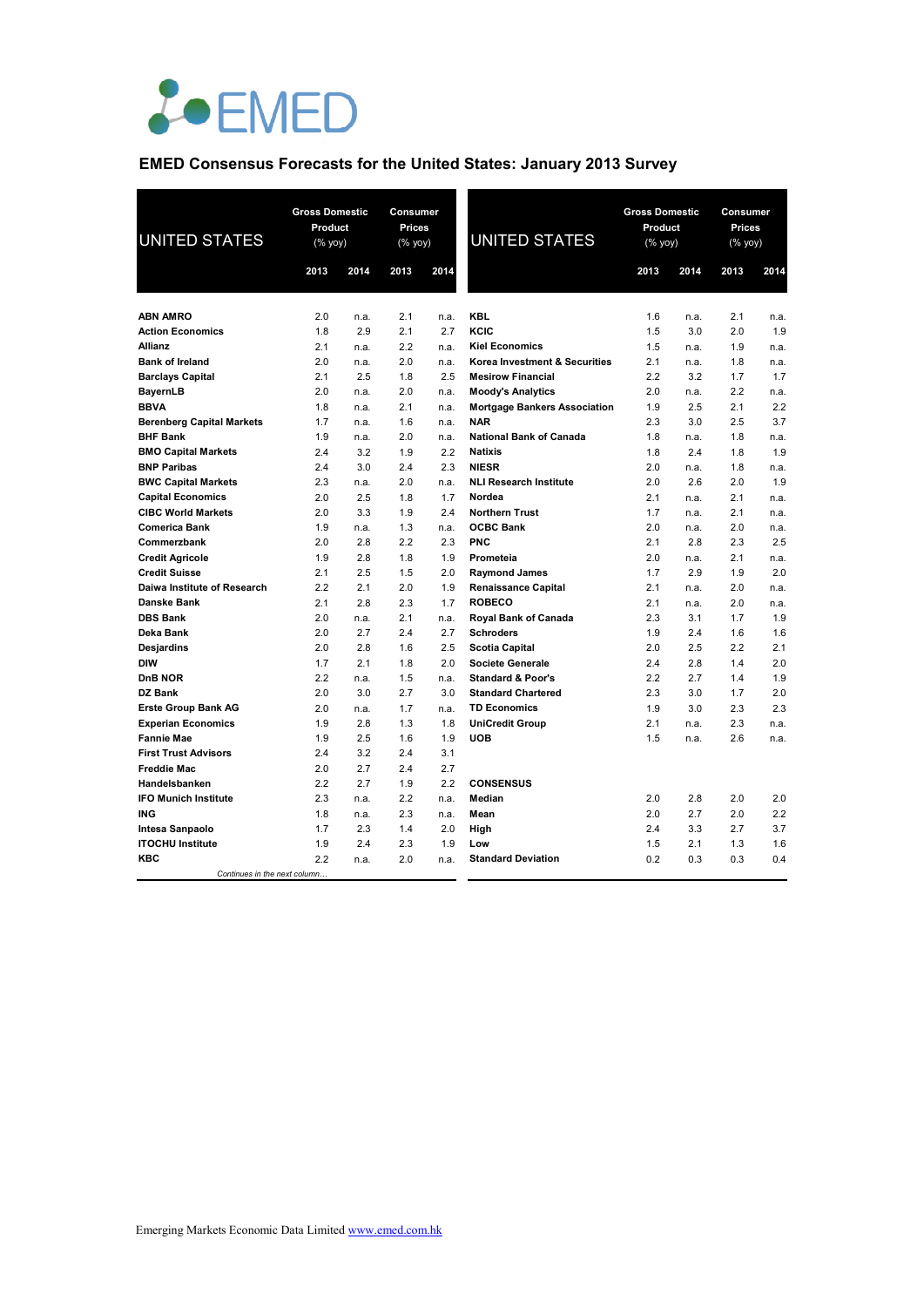

## **EMED Consensus Forecasts for the Euro Area: January 2013 Survey**

| <b>EURO AREA</b>                 | <b>Gross Domestic</b><br>Product<br>(% yoy) |      | <b>Consumer</b><br>Prices<br>$(\%$ yoy) |      | <b>EURO AREA</b>                | <b>Gross Domestic</b><br>Product<br>$(\%$ yoy) |      | Consumer<br>Prices<br>(% yoy) |      |
|----------------------------------|---------------------------------------------|------|-----------------------------------------|------|---------------------------------|------------------------------------------------|------|-------------------------------|------|
|                                  | 2013                                        | 2014 | 2013                                    | 2014 |                                 | 2013                                           | 2014 | 2013                          | 2014 |
| <b>ABN AMRO</b>                  | 0.0                                         | n.a. | 1.7                                     | n.a. | KCIC                            | $-0.2$                                         | 1.1  | 1.5                           | 1.5  |
| <b>Action Economics</b>          | $-0.4$                                      | 1.1  | 1.9                                     | 1.8  | <b>Kiel Economics</b>           | 0.3                                            | n.a. | 1.9                           | n.a. |
| Allianz                          | 0.2                                         | n.a. | 2.0                                     | n.a. | Korea Investment & Securities   | 0.2                                            | n.a. | 1.6                           | n.a. |
| <b>Bank of Ireland</b>           | $-0.1$                                      | n.a. | 1.8                                     | n.a. | <b>Mizuho Securities</b>        | 0.0                                            | n.a. | 1.6                           | n.a. |
| <b>Barclays Capital</b>          | 0.0                                         | 1.4  | 1.8                                     | 1.8  | Monte Dei Paschi Di Siena       | $-0.1$                                         | 1.1  | 1.8                           | 1.8  |
| <b>BayernLB</b>                  | 0.2                                         | n.a. | 1.8                                     | n.a. | <b>Natixis</b>                  | $-0.5$                                         | 0.5  | 1.8                           | 1.7  |
| <b>BBVA</b>                      | 0.3                                         | n.a. | 1.8                                     | n.a. | <b>NIESR</b>                    | 0.2                                            | n.a. | 1.8                           | n.a. |
| <b>Berenberg Capital Markets</b> | 0.6                                         | n.a. | 2.1                                     | n.a. | <b>NLI Research Institute</b>   | $-0.1$                                         | 1.0  | 2.1                           | 1.9  |
| <b>BHF Bank</b>                  | 0.5                                         | n.a. | 1.8                                     | n.a. | Nordea                          | 0.4                                            | n.a. | 1.7                           | n.a. |
| <b>BMO Capital Markets</b>       | $-0.3$                                      | 1.0  | 1.9                                     | 2.0  | <b>OCBC Bank</b>                | 0.0                                            | n.a. | 1.9                           | n.a. |
| <b>BNP Paribas</b>               | $-0.2$                                      | 1.0  | 1.8                                     | 1.4  | Prometeia                       | $-0.1$                                         | n.a. | 1.8                           | n.a. |
| <b>CIBC World Markets</b>        | $-0.4$                                      | 0.8  | 2.1                                     | 2.2  | <b>Renaissance Capital</b>      | 0.0                                            | n.a. | 1.7                           | n.a. |
| Commerzbank                      | 0.0                                         | 1.5  | 1.9                                     | 1.9  | <b>ROBECO</b>                   | 0.3                                            | n.a. | 1.7                           | n.a. |
| <b>Credit Agricole</b>           | 0.0                                         | 1.3  | 2.0                                     | 1.8  | <b>Roubini Global Economics</b> | $-0.6$                                         | n.a. | 1.7                           | n.a. |
| <b>Credit Suisse</b>             | 0.5                                         | 1.5  | 1.6                                     | 1.7  | Royal Bank of Canada            | 0.1                                            | 1.0  | 2.0                           | 1.7  |
| Danske Bank                      | 0.3                                         | 1.3  | 1.8                                     | 1.8  | <b>Schroders</b>                | $-0.3$                                         | 0.9  | 2.0                           | 1.7  |
| <b>DBS Bank</b>                  | $-0.3$                                      | n.a. | 2.5                                     | n.a. | <b>Scotia Capital</b>           | $-0.1$                                         | 1.0  | 2.0                           | 1.7  |
| Deka Bank                        | 0.3                                         | 1.5  | 2.2                                     | 1.9  | <b>Societe Generale</b>         | $-0.3$                                         | 0.5  | 2.2                           | 1.5  |
| <b>DIW</b>                       | 0.0                                         | 1.3  | 2.1                                     | 1.7  | <b>Standard Chartered</b>       | $-0.2$                                         | 1.3  | 2.1                           | 1.7  |
| DnB NOR                          | 0.4                                         | n.a. | 1.1                                     | n.a. | <b>TD Economics</b>             | $-0.1$                                         | 1.2  | 1.8                           | 1.6  |
| DZ Bank                          | $-0.3$                                      | 1.3  | 2.5                                     | 2.5  | <b>UniCredit Group</b>          | 0.1                                            | n.a. | 2.0                           | n.a. |
| <b>Erste Group Bank AG</b>       | 0.5                                         | n.a. | 1.7                                     | n.a. |                                 |                                                |      |                               |      |
| <b>ETLA</b>                      | $-0.2$                                      | 1.0  | 1.8                                     | 2.0  |                                 |                                                |      |                               |      |
| <b>Freddie Mac</b>               | 0.3                                         | 1.5  | 2.2                                     | 1.9  | <b>CONSENSUS</b>                |                                                |      |                               |      |
| Handelsbanken                    | $-0.3$                                      | 1.2  | 1.7                                     | 1.7  | Median                          | 0.0                                            | 1.1  | 1.8                           | 1.8  |
| <b>ING</b>                       | 0.0                                         | n.a. | 1.9                                     | n.a. | Mean                            | 0.0                                            | 1.1  | 1.9                           | 1.8  |
| Intesa Sanpaolo                  | $-0.3$                                      | 1.0  | 1.8                                     | 1.7  | High                            | 0.6                                            | 1.5  | 2.5                           | 2.5  |
| <b>KBC</b>                       | 0.0                                         | n.a. | 1.8                                     | n.a. | Low                             | $-0.6$                                         | 0.5  | 1.1                           | 1.4  |
| <b>KBL</b>                       | 0.1                                         | n.a. | 1.8                                     | n.a. | <b>Standard Deviation</b>       | 0.3                                            | 0.3  | 0.2                           | 0.2  |
| Continues in the next column     |                                             |      |                                         |      |                                 |                                                |      |                               |      |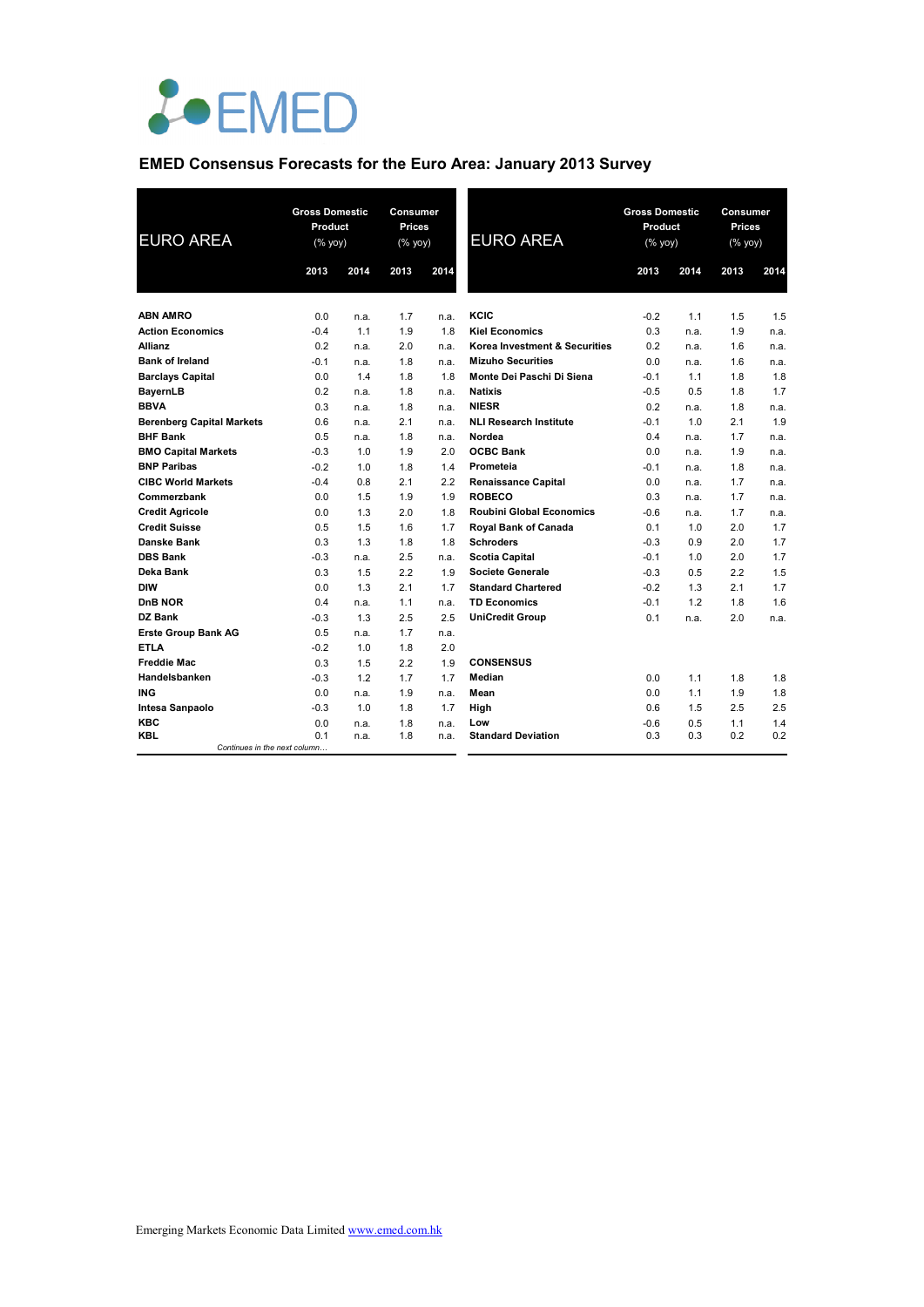

## **EMED Consensus Forecasts for Japan: January 2013 Survey**

| <b>JAPAN</b>                     | <b>Gross Domestic</b><br>Product<br>(% yoy) |      | Consumer<br><b>Prices</b><br>(% yoy) |      | <b>JAPAN</b>                    | <b>Gross Domestic</b><br>Product<br>(% yoy) |      | Consumer<br><b>Prices</b><br>(% yoy) |        |
|----------------------------------|---------------------------------------------|------|--------------------------------------|------|---------------------------------|---------------------------------------------|------|--------------------------------------|--------|
|                                  | 2013                                        | 2014 | 2013                                 | 2014 |                                 | 2013                                        | 2014 | 2013                                 | 2014   |
| <b>ABN AMRO</b>                  | 1.5                                         | n.a. | 0.2                                  | n.a. | <b>ITOCHU Institute</b>         | 0.9                                         | 0.9  | 0.1                                  | 1.9    |
| <b>Action Economics</b>          | 0.8                                         | 1.0  | $-0.1$                               | 0.8  | <b>JCER</b>                     | 1.3                                         | n.a. | 0.4                                  | n.a.   |
| <b>Allianz</b>                   | 0.9                                         | n.a. | 0.0                                  | n.a. | <b>KBC</b>                      | 0.5                                         | n.a. | 0.1                                  | n.a.   |
| Bank of Tokyo-Mitsubishi UFJ     | 1.3                                         | n.a. | 0.0                                  | n.a. | KCIC                            | 1.0                                         | 1.6  | $-0.3$                               | 1.6    |
| <b>Barclays Capital</b>          | 0.3                                         | 0.7  | 0.1                                  | 1.8  | <b>Kiel Economics</b>           | 1.5                                         | n.a. | $-0.3$                               | n.a.   |
| BayernLB                         | 1.0                                         | n.a. | $-0.2$                               | n.a. | Korea Investment & Securities   | 1.2                                         | n.a. | $-0.2$                               | n.a.   |
| <b>BBVA</b>                      | 1.2                                         | n.a. | 0.1                                  | n.a. | <b>Mizuho Securities</b>        | 1.1                                         | n.a. | $-0.4$                               | n.a.   |
| <b>Berenberg Capital Markets</b> | 0.8                                         | n.a. | 0.2                                  | n.a. | <b>Moody's Analytics</b>        | 1.0                                         | 1.8  | 0.3                                  | 0.8    |
| <b>BHF Bank</b>                  | 0.5                                         | n.a. | $-0.4$                               | n.a. | <b>Natixis</b>                  | 0.2                                         | 0.4  | $-0.2$                               | 1.8    |
| <b>BMO Capital Markets</b>       | 0.2                                         | 1.3  | $-0.4$                               | 0.0  | <b>NIESR</b>                    | 0.9                                         | n.a. | $-1.1$                               | n.a.   |
| <b>BNP Paribas</b>               | 0.2                                         | 0.0  | $-0.1$                               | 1.0  | <b>NLI Research Institute</b>   | 0.7                                         | 0.6  | 0.1                                  | 2.0    |
| <b>BWC Capital Markets</b>       | 1.5                                         | n.a. | 0.4                                  | n.a. | Nordea                          | 0.2                                         | n.a. | $-0.1$                               | n.a.   |
| <b>Capital Economics</b>         | 0.8                                         | 0.6  | 0.0                                  | 2.5  | <b>OCBC Bank</b>                | 0.5                                         | n.a. | 0.0                                  | n.a.   |
| <b>CIBC World Markets</b>        | 0.4                                         | 1.1  | 0.2                                  | 0.6  | Prometeia                       | 1.3                                         | n.a. | $-0.1$                               | n.a.   |
| Commerzbank                      | 0.6                                         | 1.3  | 0.2                                  | 1.5  | <b>ROBECO</b>                   | 1.4                                         | n.a. | 0.0                                  | n.a.   |
| <b>Credit Agricole</b>           | 0.6                                         | 0.9  | 0.1                                  | 1.7  | <b>Roubini Global Economics</b> | 1.1                                         | n.a. | $-0.4$                               | n.a.   |
| <b>Credit Suisse</b>             | 0.2                                         | 1.2  | $-0.3$                               | 1.4  | <b>Schroders</b>                | 0.4                                         | 1.6  | $-0.6$                               | $-0.4$ |
| Daiwa Institute of Research      | 0.9                                         | n.a. | $-0.1$                               | n.a. | <b>Scotia Capital</b>           | 0.8                                         | 1.2  | 0.3                                  | 0.6    |
| <b>Danske Bank</b>               | 0.7                                         | 1.3  | 0.1                                  | 0.2  | <b>Societe Generale</b>         | 0.7                                         | 1.4  | 0.1                                  | 2.0    |
| <b>DBS Bank</b>                  | 1.0                                         | n.a. | 0.0                                  | n.a. | <b>Standard Chartered</b>       | 1.4                                         | 1.1  | 0.1                                  | 1.8    |
| Deka Bank                        | 0.7                                         | 0.7  | 0.0                                  | 0.2  | <b>TD Economics</b>             | 1.0                                         | 1.2  | 0.3                                  | 0.3    |
| <b>DIW</b>                       | 0.8                                         | 1.0  | 0.2                                  | 0.4  | <b>UniCredit Group</b>          | 0.7                                         | n.a. | $-0.5$                               | n.a.   |
| DnB NOR                          | 1.1                                         | n.a. | $-0.1$                               | n.a. | <b>UOB</b>                      | 0.5                                         | n.a. | 0.3                                  | n.a.   |
| DZ Bank                          | 0.6                                         | 1.4  | 0.1                                  | 1.5  |                                 |                                             |      |                                      |        |
| <b>Erste Group Bank AG</b>       | 1.5                                         | n.a. | 0.0                                  | n.a. | <b>CONSENSUS</b>                |                                             |      |                                      |        |
| <b>Experian Economics</b>        | 0.4                                         | 2.0  | 0.5                                  | 1.0  | Median                          | 0.8                                         | 1.2  | 0.0                                  | 1.2    |
| <b>Freddie Mac</b>               | 0.7                                         | 0.7  | 0.0                                  | 0.2  | Mean                            | 0.9                                         | 1.1  | 0.0                                  | 1.1    |
| <b>IFO Munich Institute</b>      | 1.5                                         | n.a. | 0.1                                  | n.a. | High                            | 1.5                                         | 2.0  | 0.5                                  | 2.5    |
| <b>ING</b>                       | 1.4                                         | n.a. | $-0.1$                               | n.a. | Low                             | 0.2                                         | 0.0  | $-1.1$                               | $-0.4$ |
| Intesa Sanpaolo                  | 0.9                                         | 1.8  | $-0.2$                               | 1.3  | <b>Standard Deviation</b>       | 0.4                                         | 0.5  | 0.3                                  | 0.8    |
| Continues in the next column     |                                             |      |                                      |      |                                 |                                             |      |                                      |        |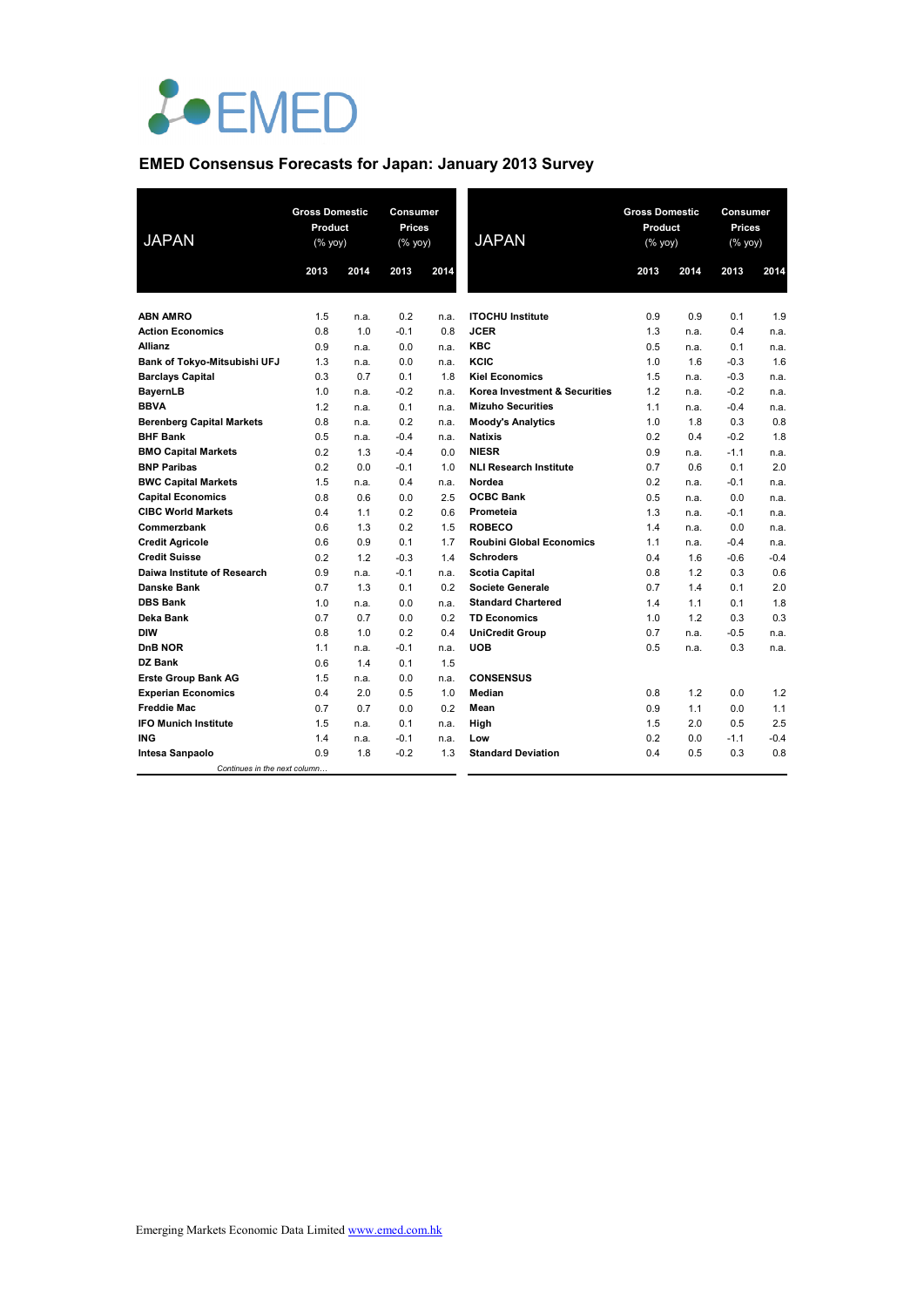

## **EMED Consensus Forecasts for China: January 2013 Survey**

| <b>CHINA</b>                     | <b>Gross Domestic</b><br>Product<br>(% yoy) |      | Consumer<br><b>Prices</b><br>$(% \mathsf{Y}^{\prime }\mathsf{Y}^{\prime }\mathsf{Y}^{\prime })$ |      | <b>CHINA</b>                    | <b>Gross Domestic</b><br>Product<br>(% yoy) |      | Consumer<br><b>Prices</b><br>$(\%$ yoy) |      |
|----------------------------------|---------------------------------------------|------|-------------------------------------------------------------------------------------------------|------|---------------------------------|---------------------------------------------|------|-----------------------------------------|------|
|                                  | 2013                                        | 2014 | 2013                                                                                            | 2014 |                                 | 2013                                        | 2014 | 2013                                    | 2014 |
|                                  |                                             |      |                                                                                                 |      |                                 |                                             |      |                                         |      |
| <b>ABN AMRO</b>                  | 8.0                                         | n.a. | 5.0                                                                                             | n.a. | <b>ING</b>                      | 9.0                                         | 8.4  | 3.0                                     | 3.0  |
| <b>Action Economics</b>          | 8.0                                         | 8.2  | 3.5                                                                                             | 3.7  | Intesa Sanpaolo                 | 7.9                                         | 8.1  | 2.8                                     | 3.4  |
| Allianz                          | 8.3                                         | n.a. | 3.0                                                                                             | n.a. | <b>JP Morgan</b>                | 8.0                                         | n.a. | 3.1                                     | n.a. |
| <b>ANZ</b>                       | 8.1                                         | n.a. | 4.0                                                                                             | n.a. | <b>KBC</b>                      | 8.3                                         | n.a. | 3.4                                     | n.a. |
| <b>Bank Julius Baer</b>          | 7.9                                         | n.a. | 2.9                                                                                             | n.a. | KCIC                            | 8.1                                         | 8.0  | 2.9                                     | 3.2  |
| <b>Bank of East Asia</b>         | 8.2                                         | 8.4  | 3.5                                                                                             | 3.6  | <b>Kiel Economics</b>           | 8.0                                         | n.a. | 2.5                                     | n.a. |
| <b>Barclays Capital</b>          | 7.9                                         | 8.1  | 3.2                                                                                             | 3.5  | Korea Investment & Securities   | 8.2                                         | n.a. | 3.0                                     | n.a. |
| <b>BBVA</b>                      | 7.9                                         | n.a. | 3.3                                                                                             | n.a. | <b>Moody's Analytics</b>        | 7.7                                         | n.a. | 2.7                                     | n.a. |
| <b>Berenberg Capital Markets</b> | 8.2                                         | n.a. | 3.5                                                                                             | n.a. | <b>Natixis</b>                  | 8.0                                         | 7.6  | 3.6                                     | 4.5  |
| <b>BMO Capital Markets</b>       | 8.3                                         | 8.5  | 3.1                                                                                             | 3.8  | <b>NIESR</b>                    | 7.6                                         | n.a. | 2.3                                     | n.a. |
| <b>BNP Paribas</b>               | 8.3                                         | 7.8  | 3.6                                                                                             | 3.5  | <b>NLI Research Institute</b>   | 8.3                                         | 8.1  | 2.9                                     | 3.3  |
| <b>BWC Capital Markets</b>       | 8.5                                         | n.a. | 4.0                                                                                             | n.a. | Nordea                          | 8.1                                         | n.a. | 4.0                                     | n.a. |
| <b>Capital Economics</b>         | 8.0                                         | 7.5  | 3.0                                                                                             | 3.0  | <b>OCBC Bank</b>                | 8.1                                         | n.a. | 2.7                                     | n.a. |
| CICC                             | 8.1                                         | n.a. | 2.7                                                                                             | n.a. | <b>Renaissance Capital</b>      | 7.5                                         | n.a. | 2.8                                     | n.a. |
| Commerzbank                      | 7.5                                         | 7.5  | 3.5                                                                                             | 4.0  | <b>ROBECO</b>                   | 8.3                                         | n.a. | 3.4                                     | n.a. |
| <b>Credit Agricole</b>           | 8.5                                         | 7.8  | 3.3                                                                                             | 3.5  | <b>Roubini Global Economics</b> | 7.4                                         | n.a. | 2.4                                     | n.a. |
| <b>Credit Suisse</b>             | 8.0                                         | 8.2  | 3.0                                                                                             | 3.1  | <b>Schroders</b>                | 8.0                                         | 8.1  | 3.6                                     | 3.6  |
| Daiwa Institute of Research      | 8.4                                         | 7.5  | 3.3                                                                                             | 4.3  | <b>Scotia Capital</b>           | 8.0                                         | 8.3  | 3.3                                     | 3.9  |
| <b>Danske Bank</b>               | 8.6                                         | 8.3  | 2.9                                                                                             | 3.1  | <b>Societe Generale</b>         | 7.4                                         | 7.2  | 3.0                                     | 2.5  |
| <b>DBS Bank</b>                  | 9.0                                         | n.a. | 3.5                                                                                             | n.a. | <b>Standard Chartered</b>       | 7.8                                         | 7.8  | 4.0                                     | 5.0  |
| Deka Bank                        | 8.1                                         | 7.8  | 3.2                                                                                             | 4.2  | <b>UniCredit Group</b>          | 8.2                                         | n.a. | 3.1                                     | n.a. |
| <b>DIW</b>                       | 8.6                                         | 8.0  | 2.8                                                                                             | 3.7  |                                 |                                             |      |                                         |      |
| DnB NOR                          | 7.5                                         | n.a. | 4.0                                                                                             | n.a. |                                 |                                             |      |                                         |      |
| DZ Bank                          | 8.5                                         | 8.7  | 3.0                                                                                             | 4.1  |                                 |                                             |      |                                         |      |
| <b>Emerging Advisors Group</b>   | 7.5                                         | n.a. | 3.0                                                                                             | n.a. | <b>CONSENSUS</b>                |                                             |      |                                         |      |
| <b>Erste Group Bank AG</b>       | 8.0                                         | 8.5  | 3.0                                                                                             | n.a. | Median                          | 8.0                                         | 8.1  | 3.1                                     | 3.6  |
| <b>Experian Economics</b>        | 7.8                                         | 8.3  | 1.8                                                                                             | 2.7  | Mean                            | 8.1                                         | 8.0  | 3.2                                     | 3.6  |
| <b>Freddie Mac</b>               | 8.1                                         | 7.8  | 3.2                                                                                             | 4.2  | High                            | 9.0                                         | 8.7  | 5.0                                     | 5.0  |
| Handelsbanken                    | 7.8                                         | 7.6  | 3.5                                                                                             | 4.0  | Low                             | 7.4                                         | 7.2  | 1.8                                     | 2.5  |
| <b>ICBC</b> International        | 8.0                                         | n.a. | 3.7                                                                                             | n.a. | <b>Standard Deviation</b>       | 0.4                                         | 0.4  | 0.5                                     | 0.6  |
| Continues in the next column     |                                             |      |                                                                                                 |      |                                 |                                             |      |                                         |      |